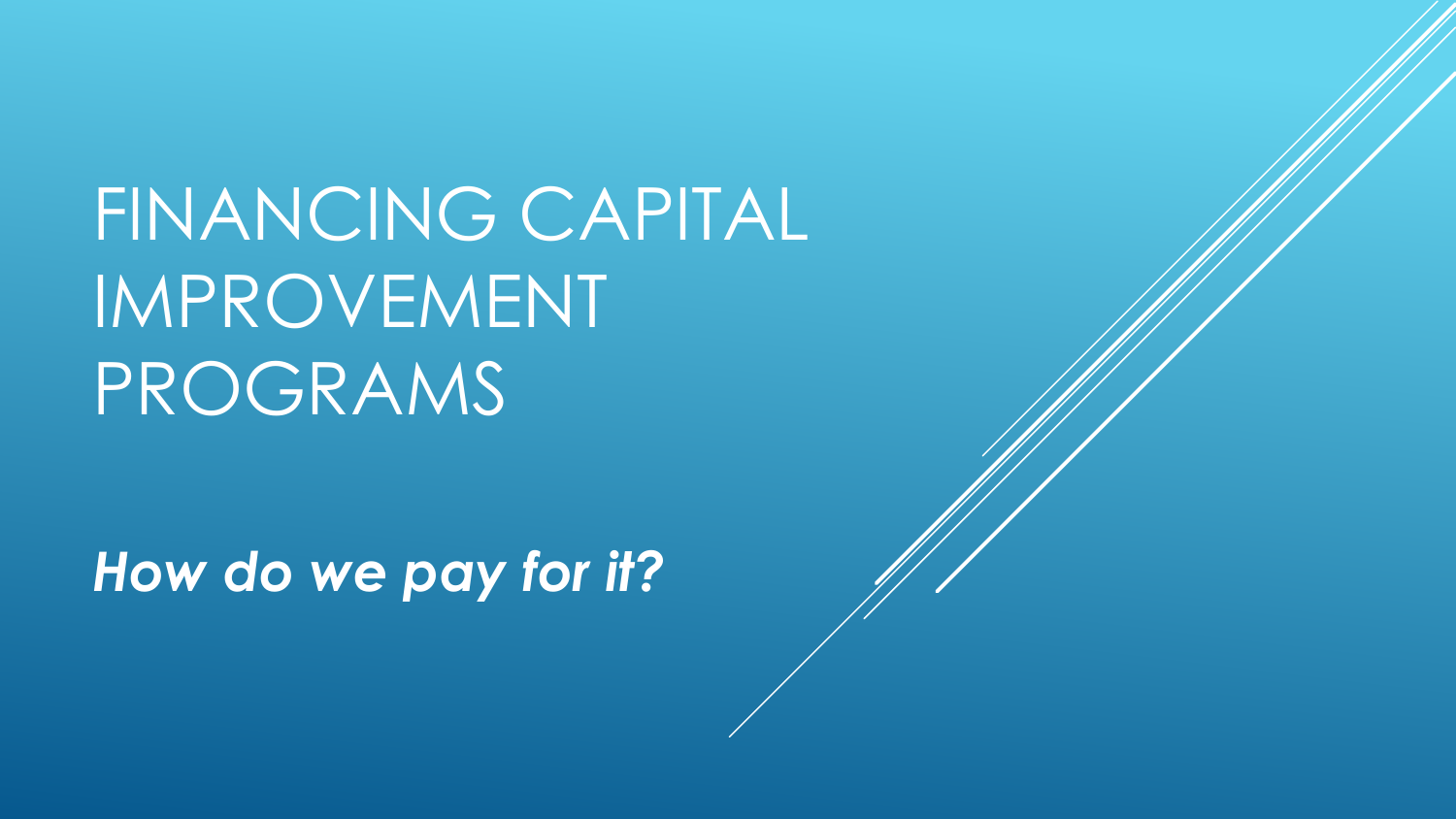- **There are several options available to cities for financing capital projects. These include:**
- **Pay-as-you-go – These are typically for "maintenance" projects, e.g. concrete panel replacement**
- **Certificates of Obligation – Council approval needed**
- **General Obligation bonds – Require voter approval through a bond election.**
- **Revenue bonds – Usually for Enterprise Funds, e.g. Water and Sewer systems – Council approval**

# FINANCING ALTERNATIVES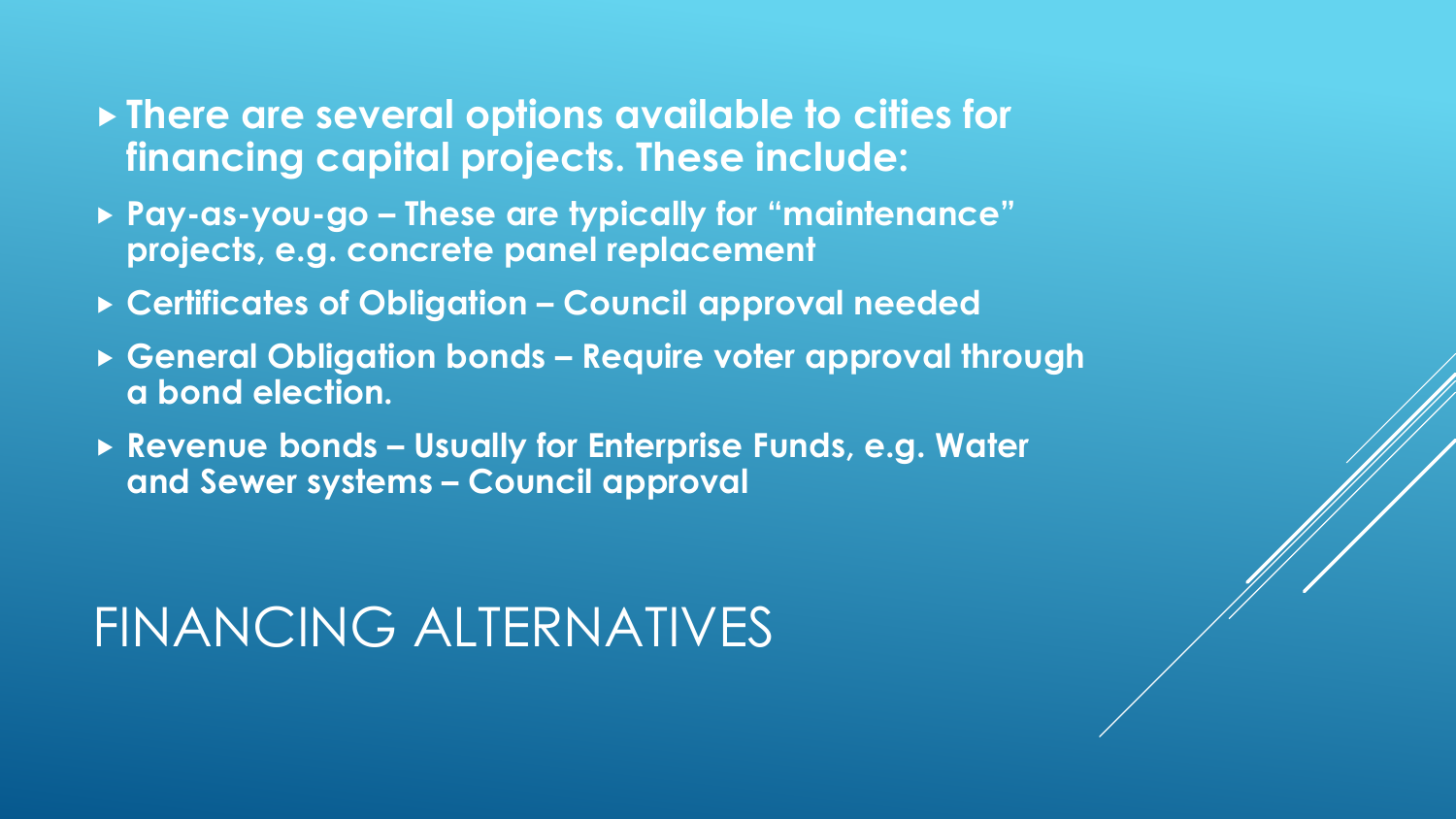**Tax Increment Financing (TIF)– Uses the taxes collected on the incremental increase in property value caused by the development to repay the debt. TIF district needs to be established by Council action. Best to coordinate with other taxing entities to maximize revenue.**

 **Municipal Management Districts (MMD) – MMD's are created by the State Legislature at the request of cities. They are allowed to establish a tax rate on top of the current city tax rate and use that additional tax revenue to repay debt.**

#### FINANCING MECHANISMS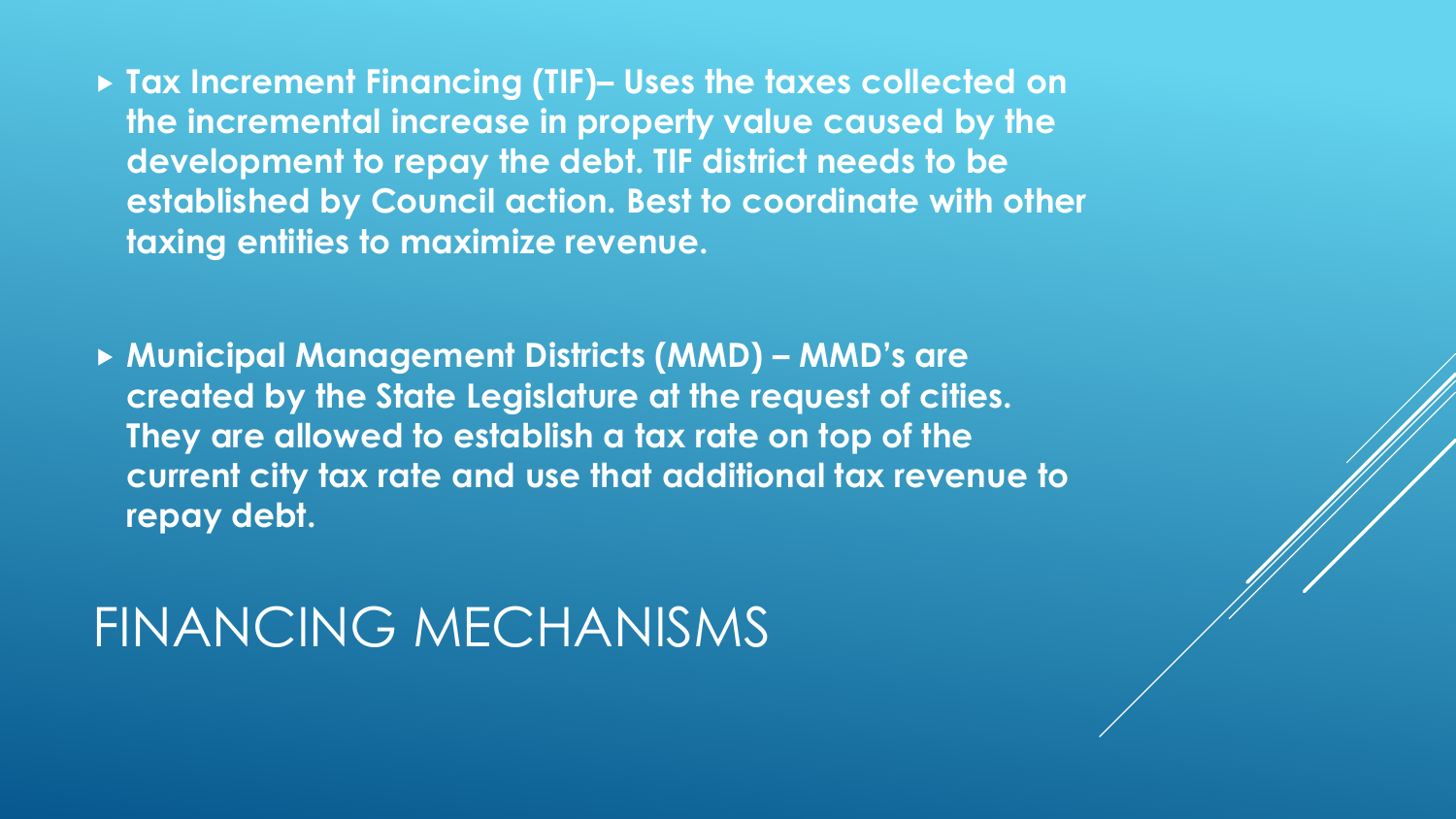- **Financial Advisors – Cities can select a firm through an RFP process. Your financial advisors will coordinate the process for the bond sale. They provide financial analysis, coordinate the meetings with the bond rating agencies, and collect, analyze and rank the bids from prospective bidders when you sell bonds. They can also serve as your agent if you decide to do a negotiated sale.**
- **Bond Counsel – Cities require a legal counsel that specializes in the sale of municipal debt. This service can also be selected through an RFP process, or the financial advisor may provide a list of qualified bond counsels to choose from.**

### YOUR PARTNERS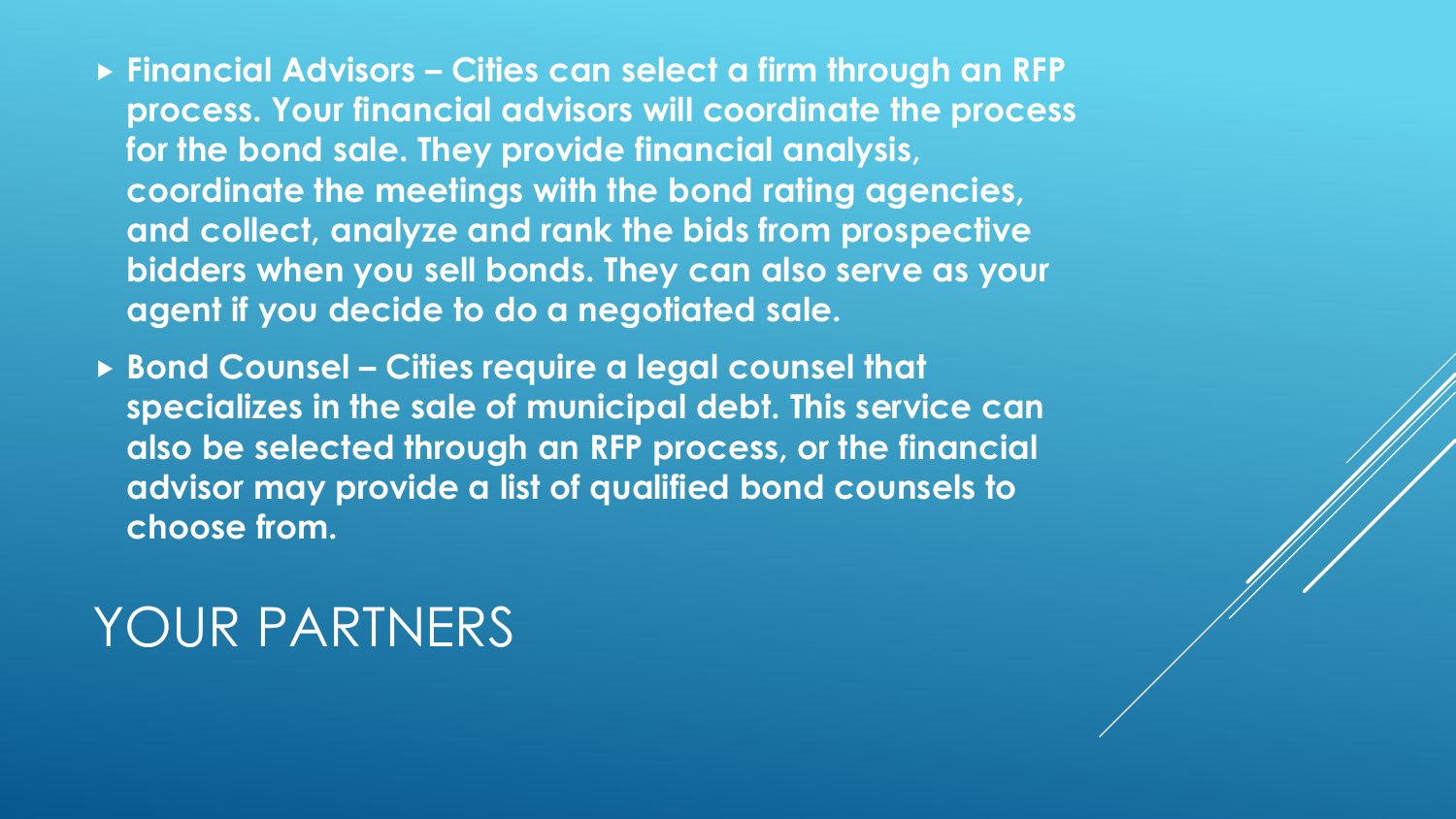- **Three rating agencies – Standard and Poors, Moody's, and Fitch. Typically for most sales cities obtain ratings from two of the agencies.**
- **The job of the rating agencies is to determine the quality of investment someone would make if they purchased your bonds. AAA is the highest rating followed by AA+, AA, AAand so forth (Moody's). (S&P uses Aaa, Aa+, Aa, etc.)**
- ▶ Sometimes the rating agency will also include a comment **regarding your city, e.g. Stable or Negative.**

## THE ROLE OF THE RATING AGENCIES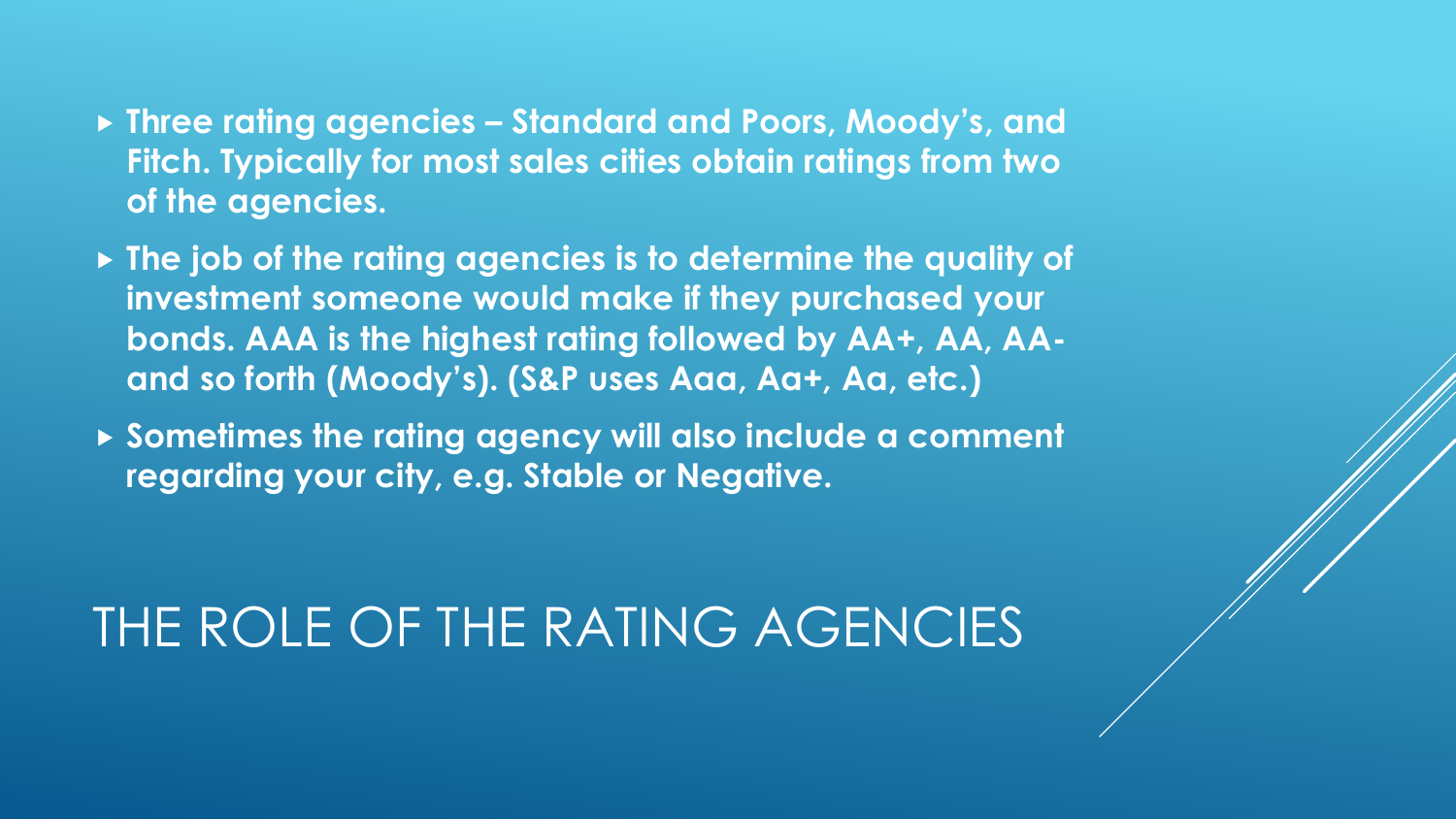- **Rating agencies rate the quality of a city's debt by evaluating the financial position of the city including fund balance history, looking at economic development activity and reviewing demographic/economic data about the community, e.g. per capita income, housing valuation trends, building permits.**
- **The rating then gives potential investors a sense of the level of risk involved in buying that city's bonds. The higher the rating, the lower the risk, the lower the interest paid.**
- **Don't try to hide anything from the bond rating agencies! They are looking for sound financial management practices. They want you to identify the challenges facing your city, but more important, they want to know you have a plan for addressing those challenges.**

# THE ROLE OF THE RATING AGENCIES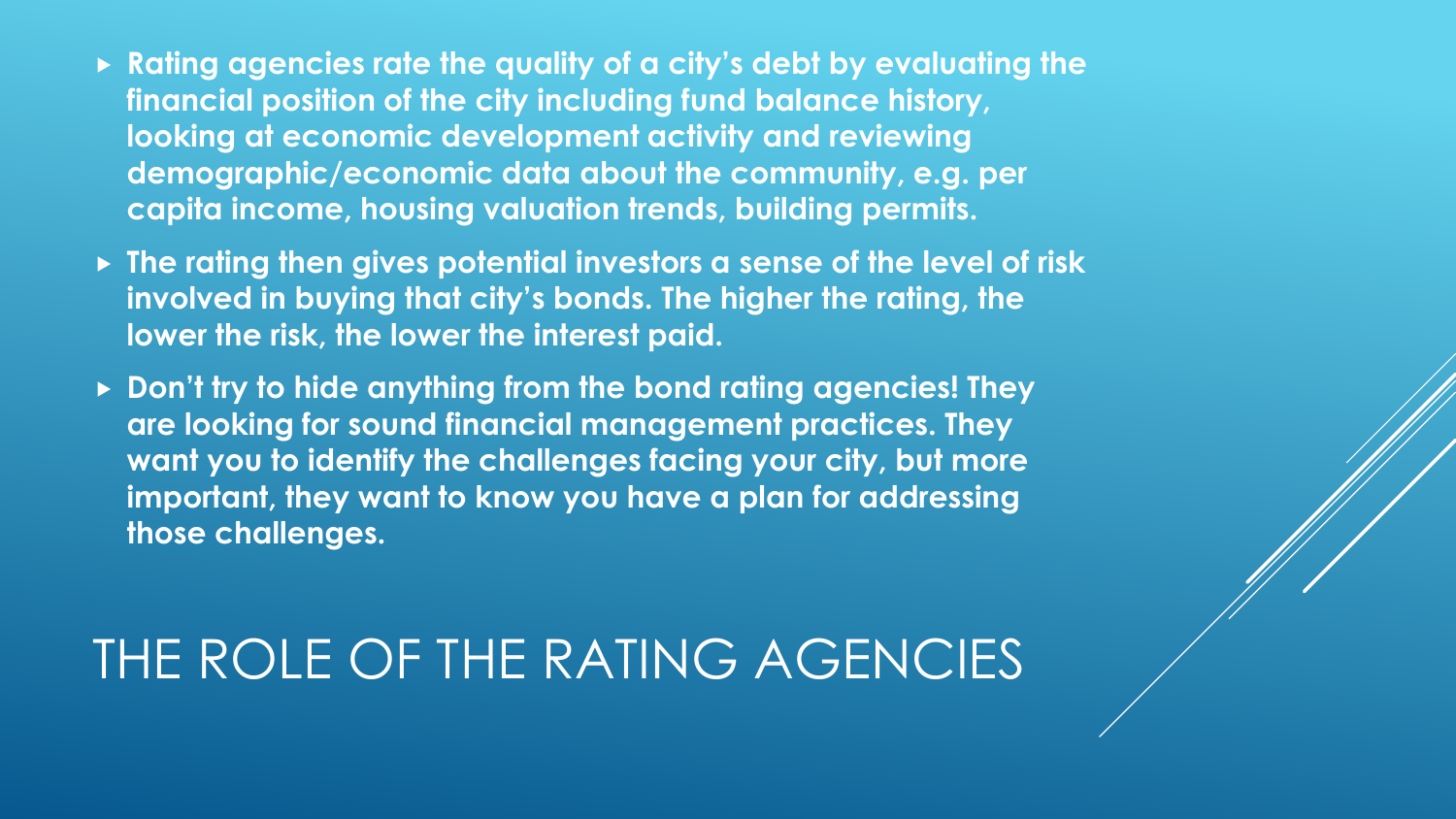| FY 2015 - 2020      |                              |                      |                                                   |                |                |                |          |          |                |         |                  |
|---------------------|------------------------------|----------------------|---------------------------------------------------|----------------|----------------|----------------|----------|----------|----------------|---------|------------------|
| (in \$1,000's)      |                              | <b>Current</b>       | New Debt Payments (includes principal & interest) |                |                |                |          |          |                |         |                  |
|                     | Year                         | Debt Service FY 2015 |                                                   | <b>FY 2016</b> | <b>FY 2017</b> | <b>FY 2018</b> | FY 2019  | FY 2020  | <b>FY 2021</b> | FY 2022 | <b>Total Due</b> |
|                     | FY 2015                      | 7,683                |                                                   |                |                |                |          |          |                |         | 7,683            |
|                     | FY 2016                      | 7,727                |                                                   | 418            |                |                |          |          |                |         | 8,145            |
|                     | FY 2017                      | 7,723                |                                                   | 418            | 418            |                |          |          |                |         | 8,558            |
|                     | <b>FY 2018</b>               | 7,395                |                                                   | 418            | 418            | 418            |          |          |                |         | 8,648            |
|                     | FY 2019                      | 6,939                |                                                   | 418            | 418            | 418            | 418      |          |                |         | 8,610            |
|                     | <b>FY 2020</b>               | 6,604                |                                                   | 418            | 418            | 418            | 418      | 418      |                |         | 8,693            |
|                     | FY 2021                      | 6,295                |                                                   | 418            | 418            | 418            | 418      | 418      | 418            |         | 8,801            |
|                     | FY 2022                      | 5,975                |                                                   | 418            | 418            | 418            | 418      | 418      | 418            | ÷       | 8,481            |
|                     | Total                        | 56,341               |                                                   |                |                |                |          |          |                |         | 67,619           |
|                     |                              |                      |                                                   |                |                |                |          |          |                |         |                  |
|                     | <b>Payment Due</b>           |                      | 7,683                                             | 8,145          | 8,558          | 8,648          | 8,610    | 8,693    | 8,801          | 8,481   |                  |
|                     | <b>Other Funding Sources</b> |                      | 650                                               | 650            | 650            | 650            | 650      | 650      | 650            | 650     |                  |
|                     | <b>Net Payment Due</b>       |                      | 7,033                                             | 7,495          | 7,908          | 7,998          | 7,960    | 8,043    | 8,151          | 7,831   |                  |
|                     | <b>I&amp;S Rate Needed</b>   | (25.45)              | 22.0719                                           | 22.1896        | 21.4812        | 21.2989        | 20.7813  | 20.5856  | 20.4547        | 19.2664 |                  |
| Increase/(Decrease) |                              | (3.3781)             | 0.1177                                            | (0.7084)       | (0.1823)       | (0.5176)       | (0.1958) | (0.1308) | (1.1883)       |         |                  |

FINANCIAL MODELING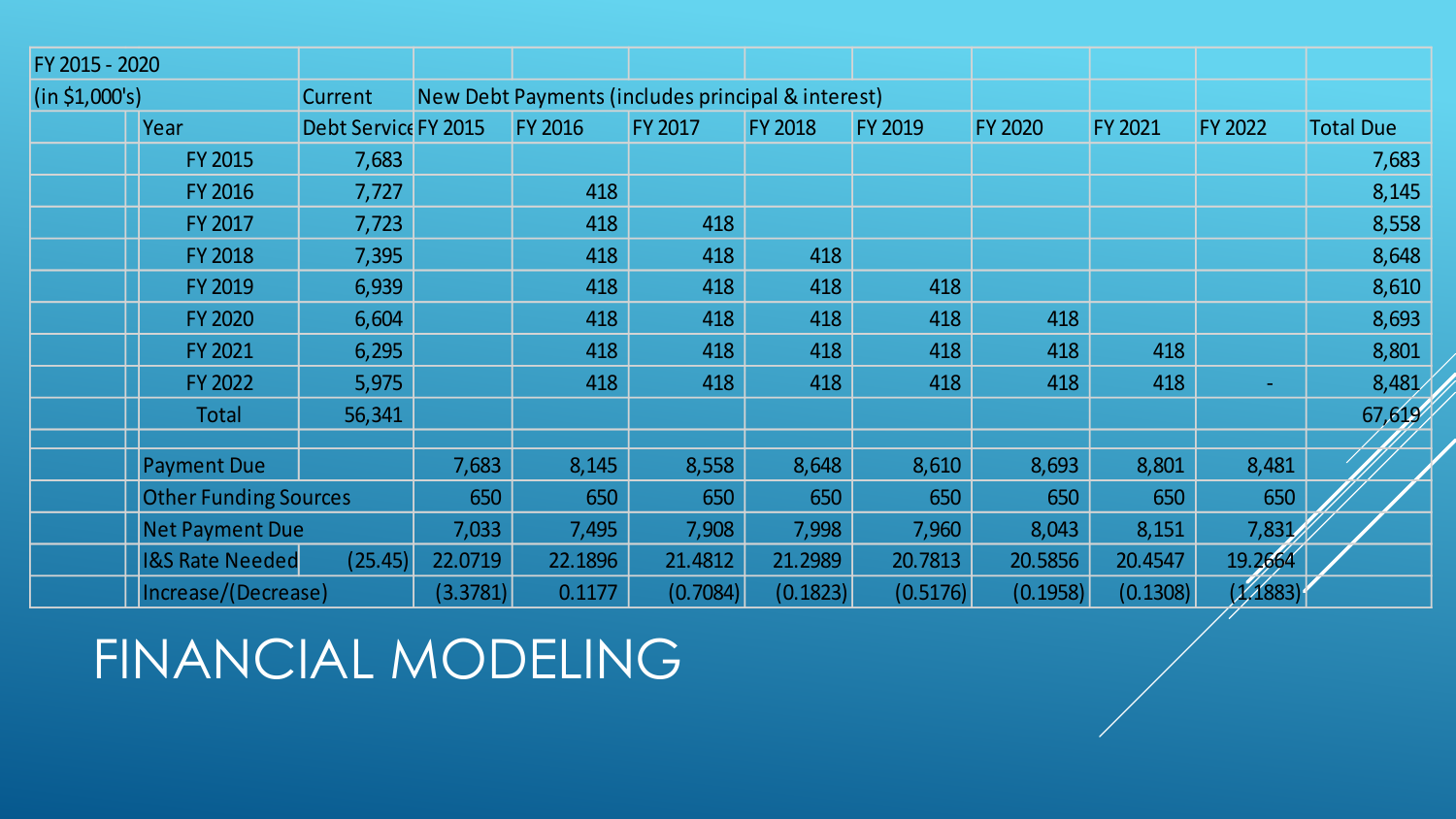| <b>Assumptions:</b>                                                                          |                                                                   |           |                         |                                                     |                              |  |  |  |
|----------------------------------------------------------------------------------------------|-------------------------------------------------------------------|-----------|-------------------------|-----------------------------------------------------|------------------------------|--|--|--|
| Current debt from the First Southwest debt schedule, all debt including principal & interest |                                                                   |           |                         |                                                     |                              |  |  |  |
| <b>Property Tax Values (growth assumptions)</b>                                              |                                                                   |           |                         |                                                     |                              |  |  |  |
| <b>FY 2013</b>                                                                               | 3,124,842                                                         |           | (51,000's)              |                                                     |                              |  |  |  |
| <b>FY 2014</b>                                                                               | 3,093,594                                                         | $-1.00\%$ |                         |                                                     |                              |  |  |  |
| <b>FY 2015</b>                                                                               | 3,186,401                                                         |           | 3.00% 318.6401          |                                                     |                              |  |  |  |
| <b>FY 2016</b>                                                                               | 3,377,585                                                         | $6.00\%$  | 337.7585                |                                                     |                              |  |  |  |
| <b>FY 2017</b>                                                                               | 3,681,568                                                         | $9.00\%$  | 368.1568                |                                                     |                              |  |  |  |
| <b>FY 2018</b>                                                                               | 3,755,200                                                         | 2.00%     | 375.5200                |                                                     |                              |  |  |  |
| <b>FY 2019</b>                                                                               | 3,830,304                                                         | 1.50%     | 383.0304                |                                                     |                              |  |  |  |
| <b>FY 2020</b>                                                                               | 3,906,910                                                         | 1.50%     | 390.6910                |                                                     |                              |  |  |  |
| <b>FY 2021</b>                                                                               | 3,985,048                                                         | 2.00%     | 398.5048                |                                                     |                              |  |  |  |
| <b>FY 2022</b>                                                                               | 4,064,749                                                         | 2.00%     | 406.4749                |                                                     |                              |  |  |  |
| Net debt per capita will not exceed \$                                                       |                                                                   |           | $.$ (currently \$1,554) |                                                     | {optional policy statements} |  |  |  |
| Debt service levy rate will not exceed                                                       |                                                                   |           |                         | cents per \$100 value or 35% (?) of the total levy. |                              |  |  |  |
|                                                                                              | Interest rates on a 15-year general obligation bond average 3.5%. |           |                         |                                                     |                              |  |  |  |

ASSUMPTIONS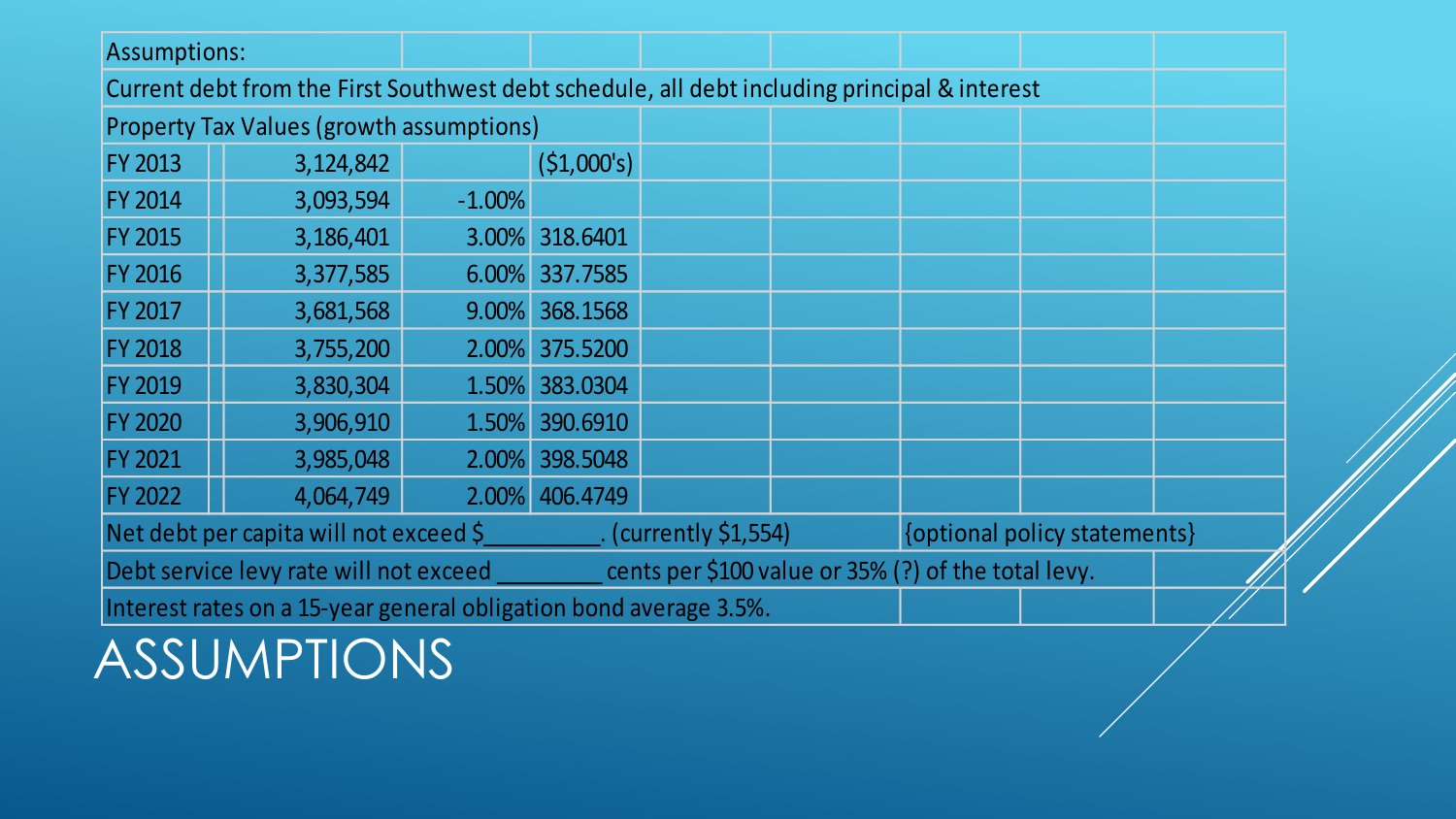**=PMT(rate, nper, pv) Rate = Interest Rate/12 Nper = Number of Payments in Months**

**Pv = Amount of the Bonds Sold (in \$1000,s)**

**Multiply this number by -12 to get the annual payment in \$1,000's**

PAYMENT CALCULATION